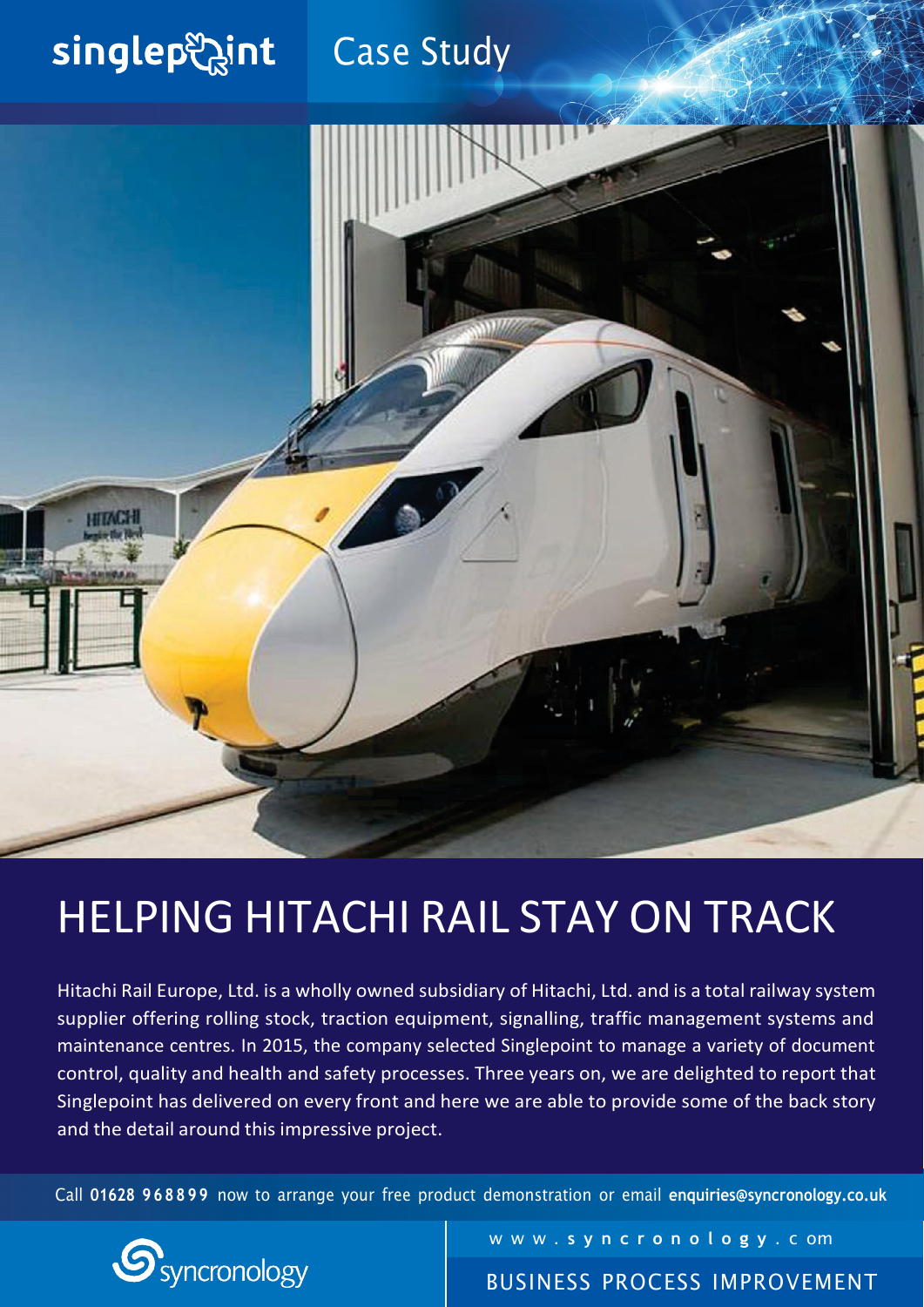### **Case Study**

Along with his team, Paul Askew, Senior Document Controller at Hitachi Rail Europe (HRE), has the unenviable task of being responsible for the control and dissemination of "core business" documentation to all of HRE's 2,000 employees.

Paul is based at the company's London headquarters and was involved in the initial selection process for a new electronic document management system back in February 2016. Clearly, our demonstrations of Singlepoint helped persuade Paul that this was a system he could rely on to achieve his business goals and when we recently caught up with him we were delighted to hear that that faith has proved to be very well placed.

singlep aint

We asked Paul to remind us of the original goals for the product and what the business problems were that he wanted to solve; "At the time, we had a very old centralised document management system that contained different types of documentation such as engineering documents, project as well as core business documents. Not only that, the licensing was such that it was not possible for users to access the documentation they needed to get at. So, we had two basic

goals: firstly, we needed a way of splitting out these documents and making the core business documentation independent from the others and secondly, a system that would be easily accessible and available to all HRE staff, wherever they were in the country and further afield.

"To that end, Singlepoint has been a huge success and has delivered precisely what we wanted from the system. In fact, the adoption of Singlepoint has exceeded our original expectations. For example, as the company grew and we added more Train Maintenance Centres (TMC's), we identified the need to not only provide the entire business with Levels 1 to 4 documentation, but each TMC with its own Level 5 document library, which means that we have safety critical and maintenance documentation all under control as well."



Call **01628 968899** now to arrange your free product demonstration or email **[enquiries@syncronology.co.uk](mailto:enquiries@syncronology.co.uk)**



w w w . **s y n c r o n o l o g y** . c o m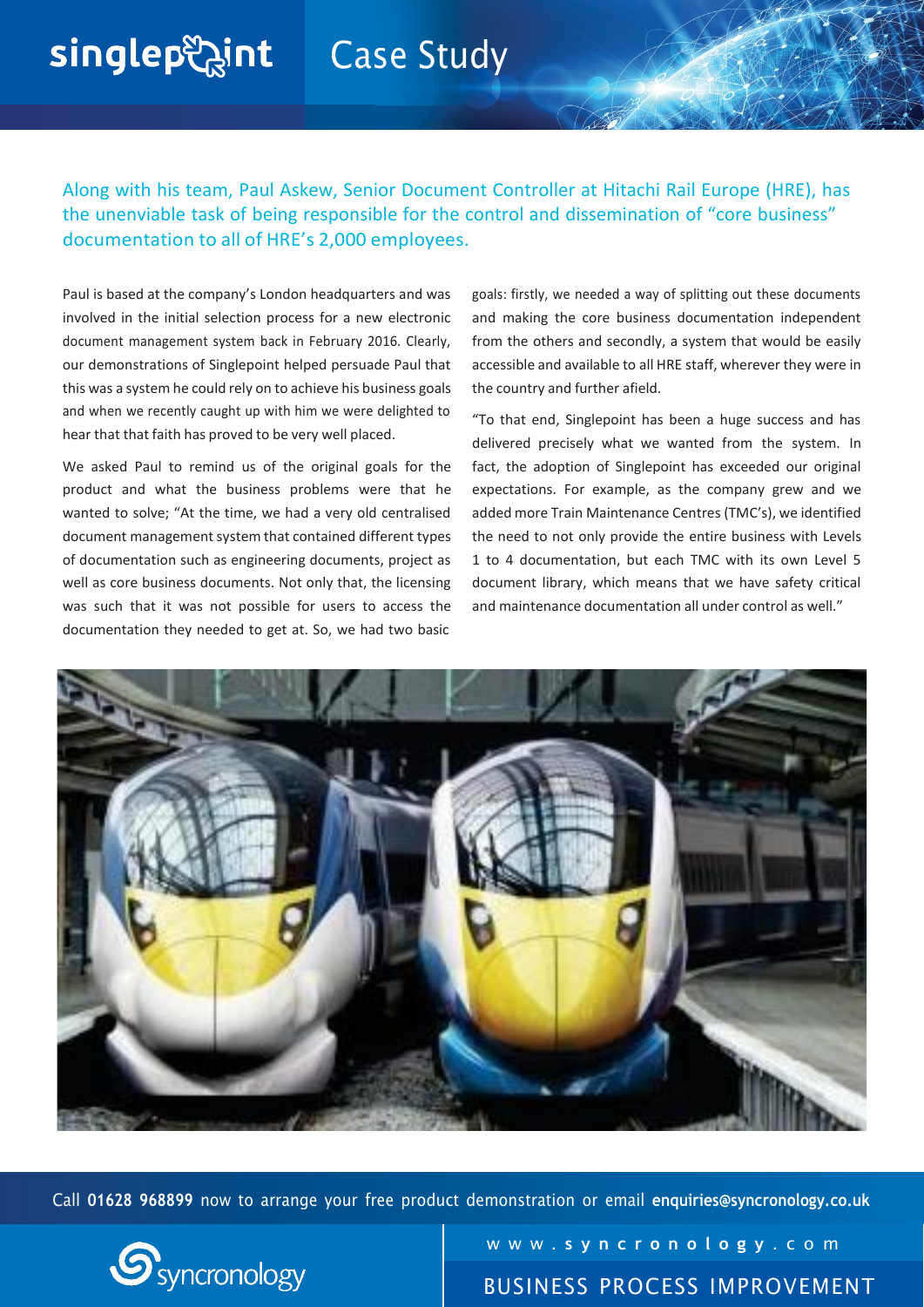# singlep aint

### Case Study

"One of the main attractions to the Singlepoint system was the Visual Navigator front-end and this has been massive for us."

Paul's role as Senior Document Controller sees him at the front line of surveillance and customer audits, so we were interested to hear how Singlepoint had been received by the auditors; Paul added "We have had several audits since Singlepoint has been implemented, usually lasting for two or three days with one entire day spent auditing our document control system and I can tell you that Singlepoint has stood up extremely well. The feedback from the auditors has been very, very positive. Singlepoint manages the entire document lifecycle and so we can easily show that we are on top of things such as formal review processes. The suite of management reports within the system gives us immediate access to usage information which in turn helps us pinpoint which documents are being used and, probably more importantly, which ones are not."

At Syncronology, we know how daunting it can be to implement a new system on such a large scale and we put a lot of emphasis on supporting our customer through the entire process, not just during the initial phases but on an ongoing basis and Paul was happy to endorse this; "The support we have received from Syncronology has been outstanding. Yes, the system is intuitive and easy to use but as with all things there are always challenges and questions and my queries to the technical support team at Syncronology have always been responded to quickly and positively and we have jointly devised many innovative ways to further improve on the use and usefulness of the system. They have been a real pleasure to work with."

Paul rounded off our brief catch up by adding "In summary, Singlepoint has been a huge leap forward for us. The tool is incredibly flexible and adaptable and has moved the business on immeasurably from where we were a couple of years ago. We have achieved more with the document control module than we thought and it has also been great to deploy other modules within the suite such asthe Audit Manager module, Incident Manager module and also the Engineering Change Manager module."

We are looking forward to many more years of working with Paul and all of the team at Hitachi Rail Europe.

For more information or to book a free on-line demonstration on Singlepoint document control or on any of our other products, email [enquiries@syncronology.co.uk](mailto:enquiries@syncronology.co.uk)

"Singlepoint has been a huge success and has delivered precisely what we wanted from the system. In fact, the adoption of Singlepoint has exceeded our original expectations"





Call **01628 968899** now to arrange your free product demonstration or email **[enquiries@syncronology.co.uk](mailto:enquiries@syncronology.co.uk)**



w w w . **s y n c r o n o l o g y** . c o m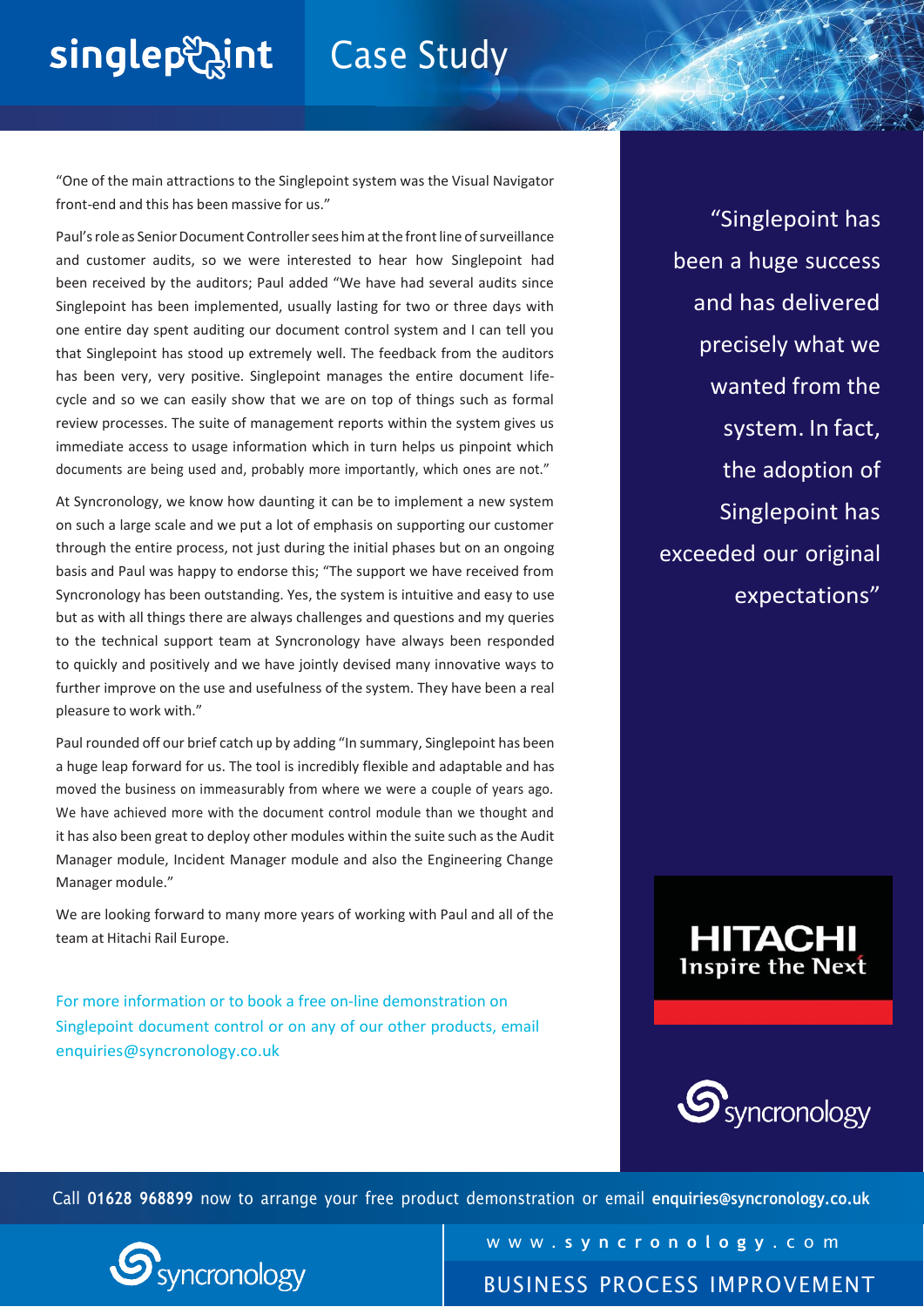# singlep aint

### Case Study

"Singlepoint does what we need it to do and the support is brilliant!". We couldn't have put it better ourselves!





When Hitachi Rail (Europe) built their huge new state-ofthe-art manufacturing facility in Newton Aycliffe, County Durham, we were delighted to be invited in to showcase Singlepoint's capabilities for document control, and even more pleased to be awarded the contract back in 2015.

Since then, Singlepoint has been implemented not just for document control but for various other quality management and health and safety management processes. Andrew Brown, Quality Systems Engineer at the Newton Aycliffe facility, has been a key team member for implementing Singlepoint. We recently caught up with Andrew and asked him about his experiences of using Singlepoint, starting off with his recollections of the early months of working with the software. "When we first purchased Singlepoint, the intent was to use the system very much for document control, but in fact we have deployed it for much more besides.

"When I first saw Singlepoint, it was clear that the software was capable of being utilised for multiple activities which gave us many ideas for development and from those early ideas, Singlepoint has grown into a system that handles not just document control but also engineering change, audits and our process for capturing near misses and other health and safety incidents. The speed with which it grew was quite staggering."

At the heart of Singlepoint is a very powerful business process design platform which features workflow, forms and reports tools and Andrew, with minimal training, took to designing his own Singlepoint modules very quickly indeed. "Designing your own workflows and forms in Singlepoint is really easy in my opinion, and is very logical to follow and easy to tailor. This is great because it allows us the flexibility to modify the existing modules and also means we are free to crack on with designing our own solutions whenever we want to."

The deployment and technical teams at Syncronology also came in for high praise from Andrew adding that the levels of support have been excellent. Naturally, we are absolutely delighted with the project so far at the Newton Aycliffe plant, and we look forward to a long-lasting partnership with the team.

As Andrew perfectly summed up "Singlepoint does what we need it to do and the support is brilliant!". We couldn't have put it better ourselves!



Call **01628 968899** now to arrange your free product demonstration or email **[enquiries@syncronology.co.uk](mailto:enquiries@syncronology.co.uk)**



w w w . **s y n c r o n o l o g y** . c o m BUSINESS PROCESS IMPROVEMENT